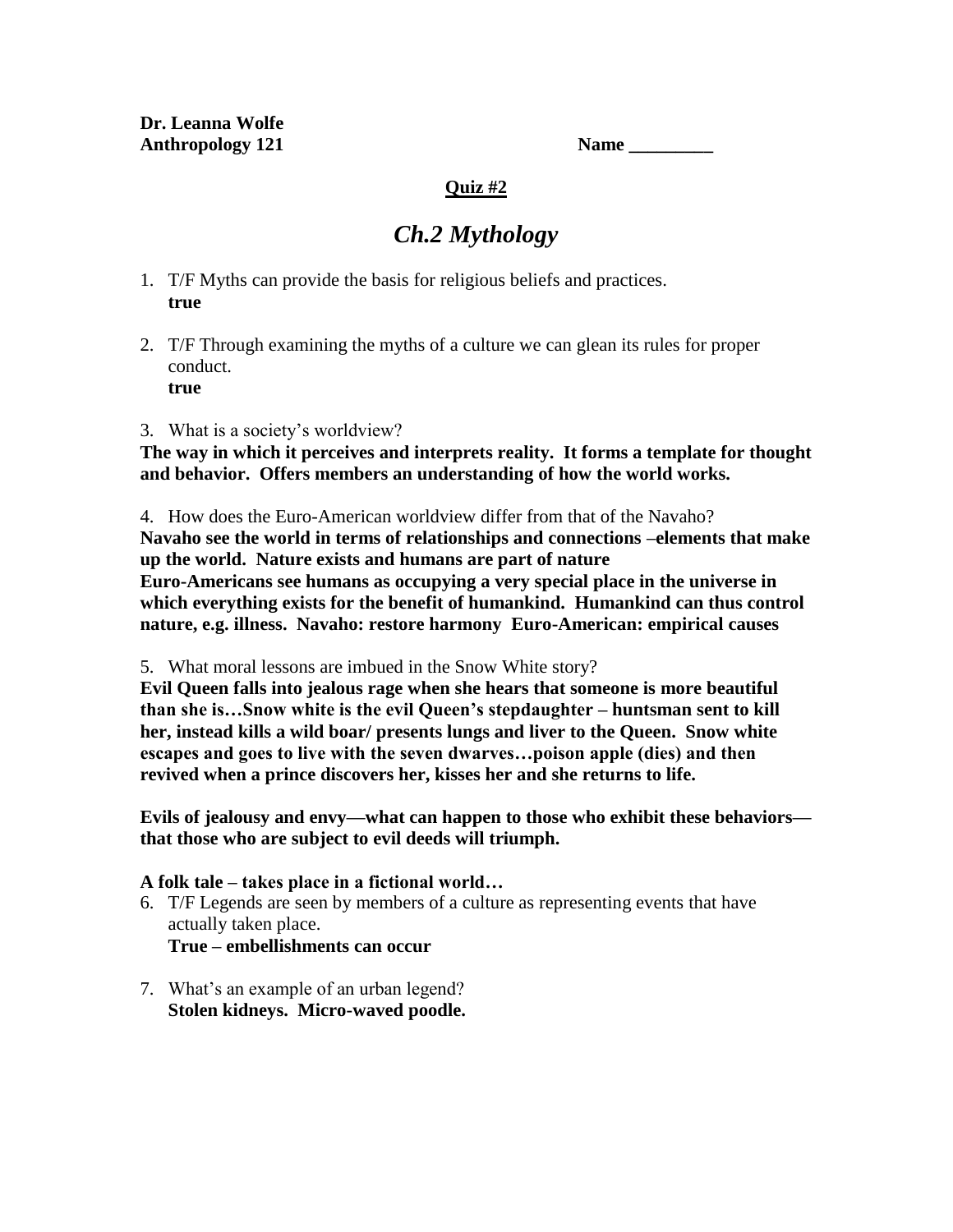8. T/F While myths and legends are regarded as factual, folktales are considered to be fiction.

**True – Myths recount real events that took place in a remote past in a world different than that of today.**

9. T/F Oral transmission of mythic stories ensures that they will not change in their retelling.

**False - re: telephone game. Can be long and complex.**

- 10. T/F Written narratives remain very stable through time. **True**
- 11. What are some of the ways that written stories and jokes might be transformed when they are forwarded via email? **Change names, bits of context—applying them to other cultures and communities**
- 12. T/F Muslims believe that the true text of the Qur'an exists in heaven and was given to Mohammad through revelations which he memorized word for word. **true**
- 13. What language was the Qur'an written in? **Arabic**
- 14. What language were the original Catholic services conducted in? **Latin**
- 15. In what ways do the Genesis stories reflect the Judeo-Christian worldview? **Universe is mechanistic and humans are its master – Humans a categorically different creature than all other life forms Everything created for the use of and service to humans**
- 16. T/F The early Catholics were very concerned that followers read the bible for themselves. **False**
- 17. T/F There is no single myth which exists cross-culturally. **True, but characteristic versions may be found in specific areas.**

18. What are some of the ways that myths can be analyzed? **Functional –**

**Myths of a culture like ethnographic data (re: kinship, relationships, div. of labor) Myth expresses, enhances and codifies belief**

**Structural – binary opposites; focus on underlying structure rather than content Women: Nature Men:Culture**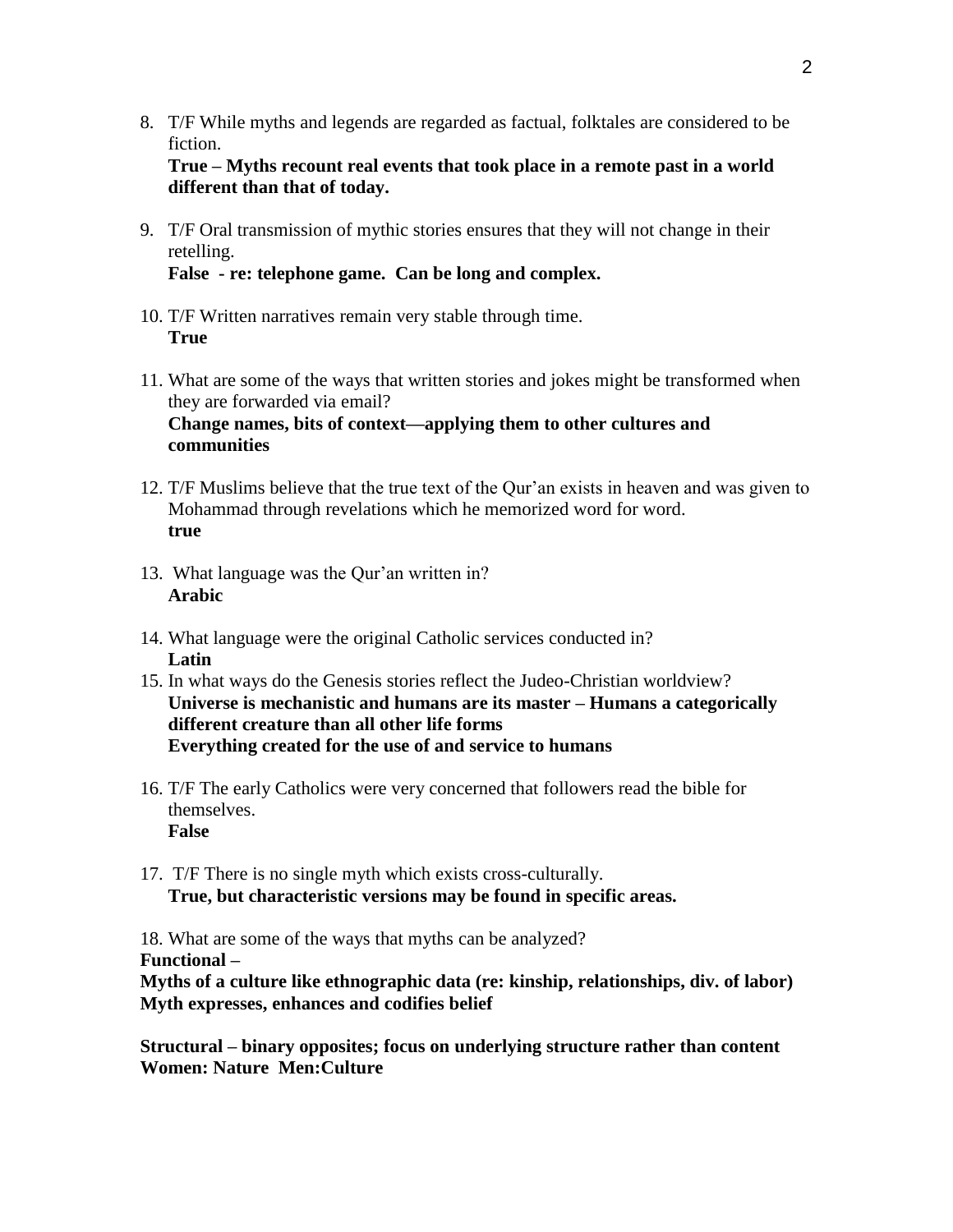**Psychoanalytic—symbolism, re: loss of virginity/rite of passage**

19. What themes are common in myths? **Origin- creation stories**

**Apocalyptic—disaster/destruction, eg Floods**

**Trickster- Why things are the way they are**

**Hero Story – Return from journey transformed**

20. What characteristics are commonly found in tricksters? **Adventurous, gluttonous, seek sexual pleasure, lazy, impulsive, dishonest. Responsible for bringing in important elements into the world (sun, fire) May happen inadvertently…**

21. What elements are found in the hero's journey (monomyth)? **Rite of passage: separation (thrust away from community of origin) Training: acquires supernatural tools, power (can be tutored by a Master) Returns: Accomplishes the task…**

22. What are some examples of films that are organized around the monomyth structure? **Wizard of Oz, Star Wars, Harry Potter**

## *Ch. 3 Religious Symbols*

1. T/F The world of religion is a symbolic world.

**True**

2. What is *displacement*?

**The ability to use symbols to refer to things and activities that are remote from the user**

3. T/F Most symbols have a direct connection with the things that they refer to.

**False**

4. T/F Symbols can be used to stand for concepts that exist only in our minds. **True**

5. The swastika has been used in several religious systems. Name three.

**Nazi party – WWII**

**Navaho – Whirling Log (built by gods)**

**Hindu – Good luck**

**Japanese Buddhism—abundance, prosperity, long life**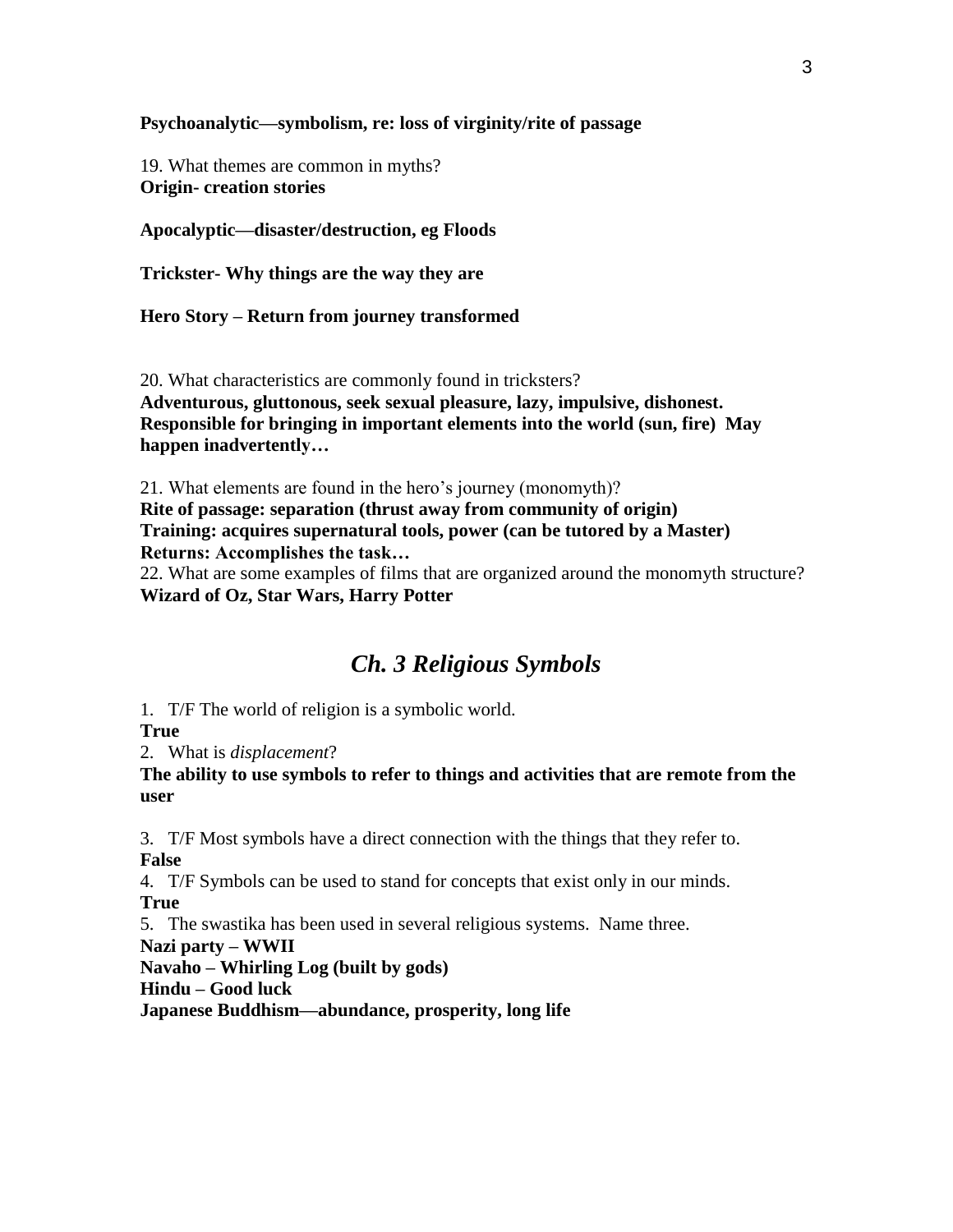6. How has the pentagram been used? **Christianity – Jesus' five wounds**

**Hebrew – Five books of Torah Witchcraze – witch's foot Satanic – evil association Wicca – Four directions plus spirit**

7. T/F The cross was originally associated with pagan practices.

## **True**

8. What cross shows the crucifixion scene?

a. Protestant b. United Methodist c. Roman Catholic d. Orthodox Church **C**

9. T/F The cross was the most important Christian symbol.

## **False, Fish**

10. T/F Ancient Roman and Mayan statues were often colored in bright paint.

### **True, we only see the remaining stone surface**

11. What color do brides wear in your culture?

**White? Red? (what does it symbolize?)**

12. T/F Not all cultures recognize the same colors.

## **True – Hopi don't see yellow (light orange)**

13. Considering the different roles you play in your life, how do you adapt your appearance to fit into each of these?

**Work, school, play, sports, beach…**

14. How many (if any) piercings and tattoos do you have? Do they symbolize something to you?

# **(Discussion)**

15. How did the practice of tattooing come to Euro-American culture?

**18th c. voyage of Captain Cook to Tahiti –many of the sailors got tattooed…brought interest in the practice back to Europe..**

16. What are some examples of how human cultures have altered their bodies.

**Darken/remove teeth, foot binding, remove finger/joint, rings to elongate neck (Karen tribe in N. Thailand, corsets, plastic surgeries (breasts, nose, face lifts),** 

**genital surgeries (circumcisions, FGM)**

17. How long is a week?

**Depends on the culture**

18. How long does the Jewish mourning practice of *shiva* last? **Seven days…completion can move on…**

19. T/F The religious systems of the Australian Aborigines are focused on expressions of sacred time and space.

### **True**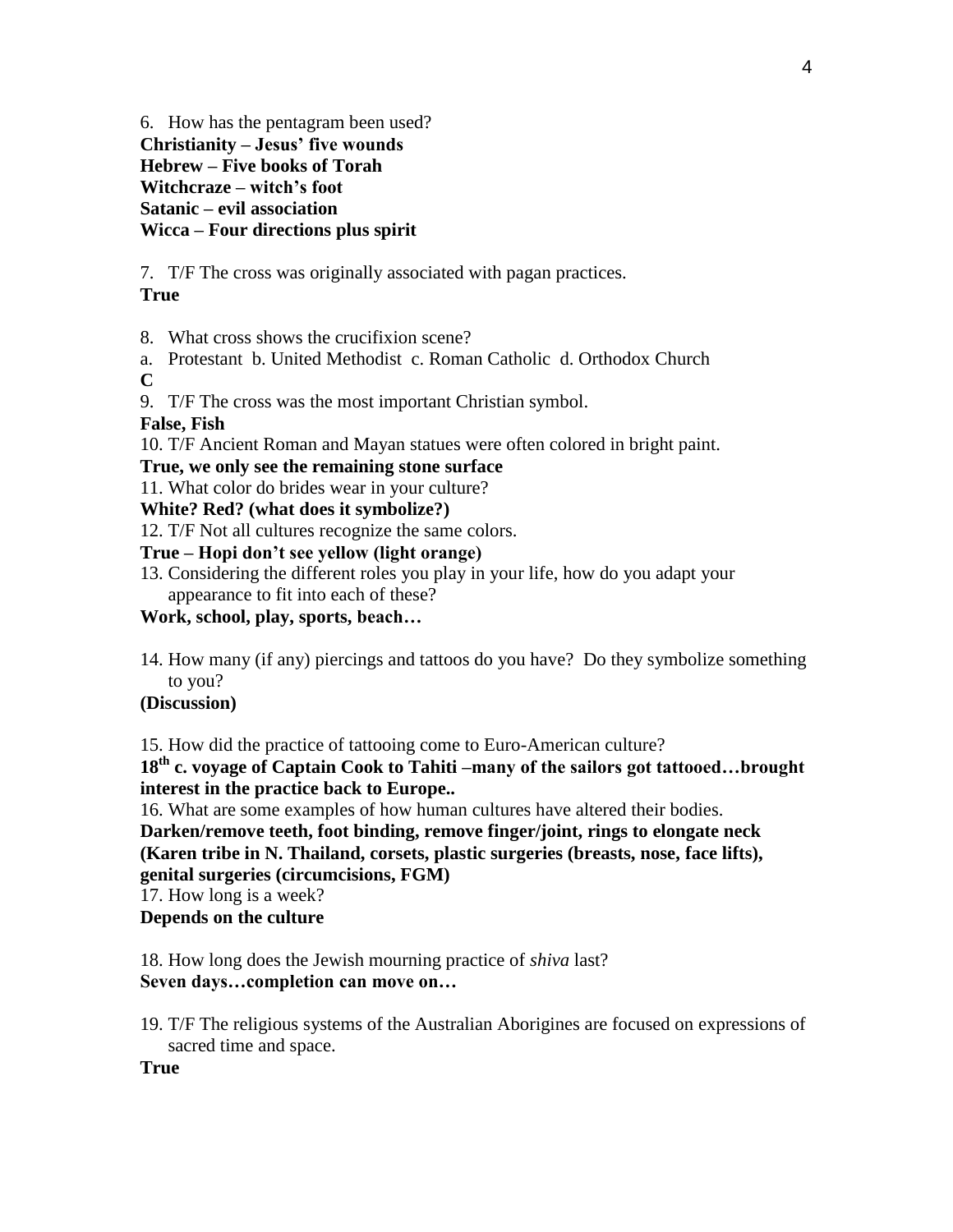20. What is the state of the earth during Australian Aboriginal *Dream Time*? **Creation of earth without features like mountains, rivers, plains…**

21. T/F During *Dream Time* humans and animals are descended from the same supernatural beings.

**True – these beings were neither human nor animal, but establish a shared kinship**

22. When can the flesh of Australian Aboriginal totemic animals be eaten? **During rituals…(e.g. initiations, otherwise prohibited to eat…**

23. What raw foods do you eat? What foods would you only eat if they were cooked? Where do these ideas come from?

**Cultural ideas…**

24. How is music used in ritual?

### **To teach,, produce altered states, contact supernatural powers/forces Communicate with the gods**

25. What is the easiest to memorize?

a. poetry b. prose c. song lyrics

**C**

26. T/F The emotional meaning of different musical forms is universal.

**False – trouble faced my missionaries…symbolic vis-à-vis culture**

27. T/F Musical sounds can be interpreted as sounds of the supernatural.

**True**

- 28. Under what conditions might dance function as an important vehicle for telling sacred stories?
- **No written language – combine music, costumes, props to tell stories**
- 29. What are the functions of music in American culture?

**Bonding, prayer, relaxation, unification**

*The Asmat of New Guinea*

1. T/F The Sago Palm, while revered by the Asmat, was not a major food source.

### **False – basis of diet**

2. T/F Head hunting and Cannibalism were marks of status in traditional Asmat society.

**True**

3. T/F The Asmat use religion and magic to combat threatening forces.

**True**

4. How have the Asmat avenged the death of their kin?

**Taking heads, building ancestor poles**